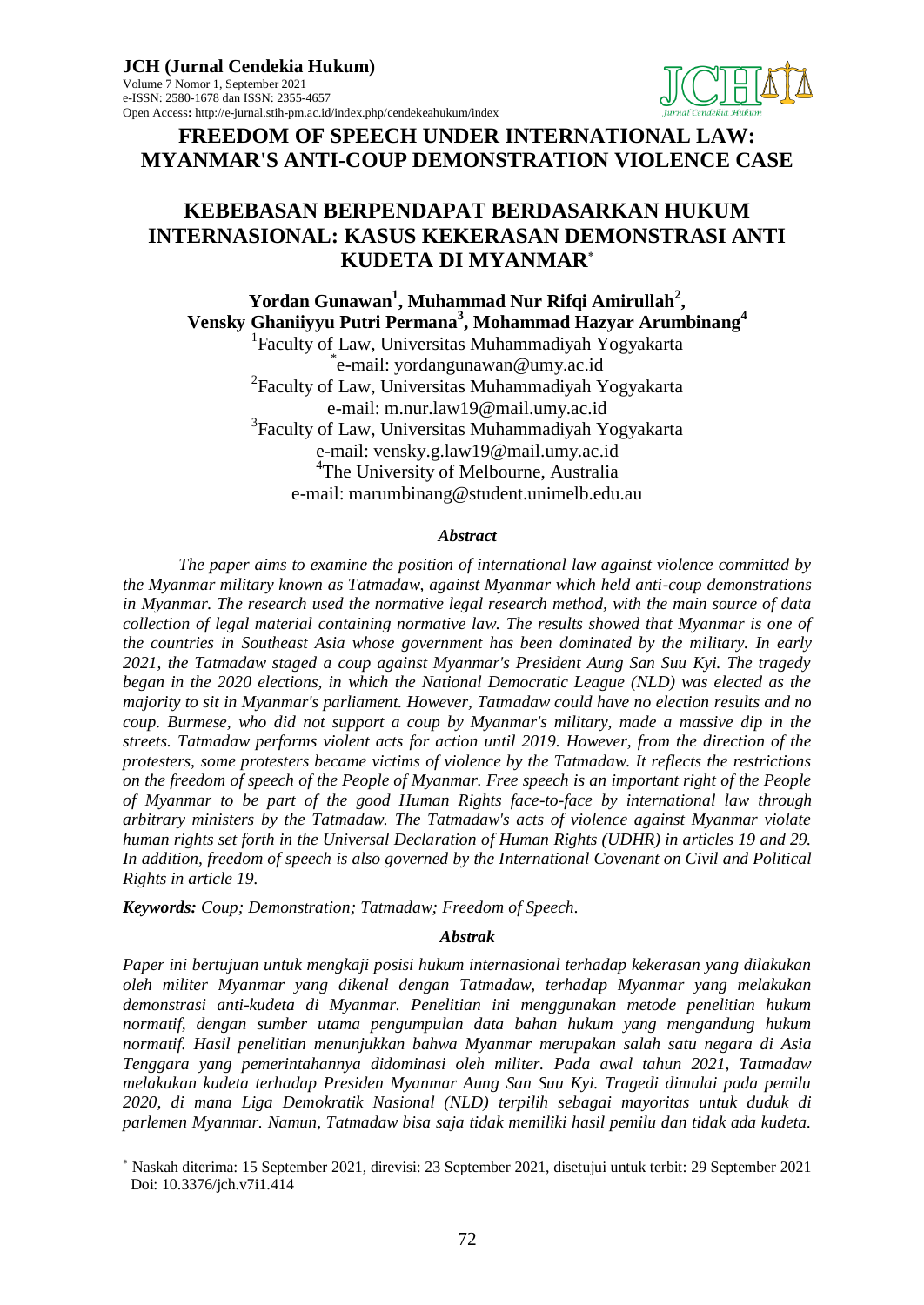### **Muhammad Nur Rifqi Amirullah Dan Tim:** Kebebasan Berpendapat Berdasarkan...

*Burma, yang tidak mendukung kudeta oleh militer Myanmar, membuat penurunan besar-besaran di jalan-jalan. Tatmadaw melakukan aksi kekerasan hingga tahun 2019. Namun, dari arahan pengunjuk rasa, sebagian pengunjuk rasa menjadi korban kekerasan oleh pihak Tatmadaw. Hal ini mencerminkan pembatasan kebebasan berbicara Rakyat Myanmar. Kebebasan berbicara adalah hak penting Rakyat Myanmar untuk menjadi bagian dari Hak Asasi Manusia yang baik secara tatap muka oleh hukum internasional melalui menteri yang sewenang-wenang oleh Tatmadaw. Tindakan kekerasan Tatmadaw terhadap Myanmar melanggar hak asasi manusia yang tertuang dalam Deklarasi Universal Hak Asasi Manusia (UDHR) dalam pasal 19 dan 29. Selain itu, kebebasan berbicara juga diatur oleh Kovenan Internasional tentang Hak Sipil dan Politik dalam pasal 19.*

*Kata Kunci: Kudeta; Demonstrasi; Tatmadaw; Kebebasan Berbicara.*

### **INTRODUCTION**

In early February 2021, Myanmar had a political tragedy, a coup by the Myanmar military or the Tatmadaw, against the legitimate government under Aung San Suu Kyi, the president of the Republic of Myanmar. Myanmar is one of the Southeast Asian countries whose government has been dominated by the military.

Myanmar is a country with a weak democratic rating (Min, 2010). The Opposition parties are not permitted to exist, and the only party that may exist is the Lenzin Party, a military ally. Aside from that, freedom of press and speech is guaranteed, even with restrictions. So, in terms of the existence or lack of political parties, press freedom, freedom of speech and expression, degree of economic growth, and a fair judiciary, Myanmar may be described as a fairly closed country.

The beginning of democracy in Myanmar was present during the proclamation of Myanmar's independence on January 4, 1948. Sentiment towards the British is one of the reasons Myanmar proclaimed itself independent and did not join the British commonwealth. U Nu was

the figure behind Myanmar's independence process at the time. Who later became the first president of Myanmar. But democracy in Myanmar became unfettered during the military rule. General Ne Win was the leader of the military government. Starting from the frozen constitutional process, the activities of Myanmar student unions and opposition parties were banned, press freedom was closed, and Myanmar was shut down from the international community. In this time, dissent is very unacceptable. In addition, there are many violations of human rights (Herawati and Nugroho, 2021).

The sign of the emergence of a democratic process in Myanmar began when Aung San Suu Kyi and her group supporting a re-enactment of the democratic process in Myanmar were released from prison in 2010 due to international pressure on Myanmar's military government. The democratic process continues when elections are held in Myanmar and makes Thein Sein the president of Myanmar from civilian circles. Previously, the government was led by the military, General Than Shwe, who took office in 1992. Efforts to transform politics were carried out by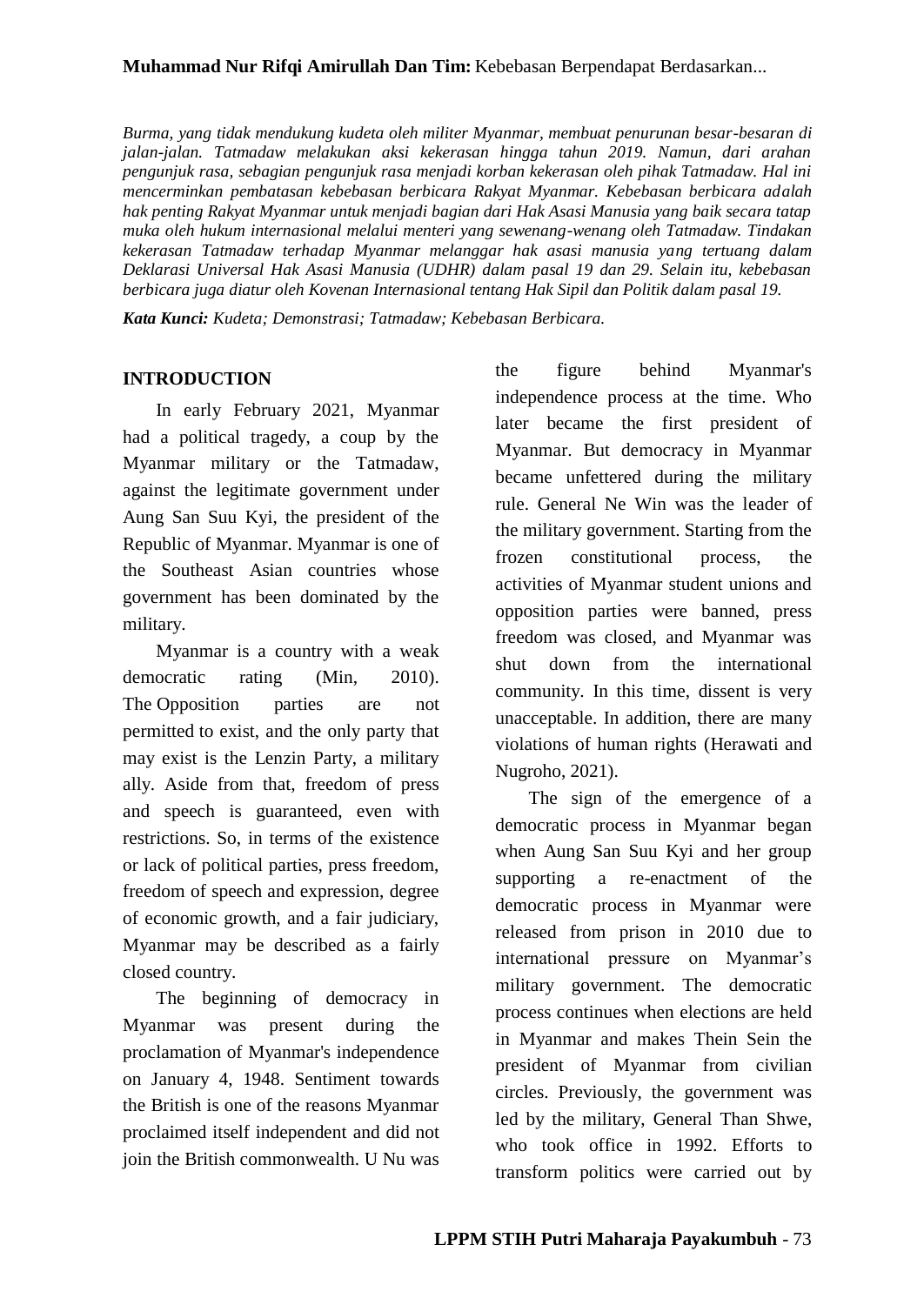Thein Sein from the culture of the military government to civilian government. It is evident that Aung San Suu Kyi's democratic party National League Democracy or NLD, won the election (Alunaza and Toy, 2019).

The coup took place after the general election on November 8, 2020. The result of the election was that the national league for democracy won 396 seats out of a total of 476 seats in parliament. Meanwhile, the national solidarity and development party and the military party only managed to win 33 seats in parliament. The result of this election is certainly unacceptable to the Myanmar military, as the Tatmadaw itself seeks to maintain existence and influence in Myanmar (Iqbal, 2021).

In the form of the Myanmar military's unacceptable election results, on February 1, 2021, the Myanmar military or Tatmadaw detained Myanmar's newly elected leader Aung San Suu Kyi. As a result of this coup, the People of Myanmar, who did not accept the Behavior of the Tatmadaw, carried out massive demonstrations on the streets. At the beginning of the demonstration, this activity went well, but at the end of this demonstration took a lot of casualties. This is because Myanmar's ruling military has responded to the demonstrations with a form of violence (Putri *et al.*, 2021).

As a result of Myanmar's military crackdown on protesters, one example is the Myanmar police shooting dead a protester named Mya Thwe Thwe Khaing. A 20-year-old woman. Police shot the woman in the head to death. In addition, on February 28, 2021, the Tatmadaw shot 18 protesters to death. It was a terrifying day for protesters in Myanmar (Cuddy, 2021).

Not only the Myanmar coup that resulted in many fatalities, many coups in the world carried out by the military took many victims, one of which was the coup carried out by the Egyptian military against president Mohamed Morsi. This coup alone resulted in 3,000 fatalities, most of them demonstrators who rejected the Egyptian military coup led by Abdul Fattah As Sisi, who was the commanderin-chief of the Egyptian armed forces (Setiawan, 2015).

The way the Myanmar military or Tatmadaw performs against protesters does not reflect the disrespectful behavior of the Freedom of Speech of the Myanmar people. Keep in mind that freedom of speech is an essential part of human rights and is governed by international law.

In this background description, this paper will discuss the international law perspective on freedom of speech protection by protesters who are Myanmar people in order to oppose the coup by the Myanmar military or Tatmadaw. This paper was created due to the large number of casualties resulting from acts of violence committed by the Myanmar military or Tatmadaw that reflect the democratic process again does not run in Myanmar.

## **RESEARCH METHODS**

Legal research is a scientific activity based on certain techniques, systematics,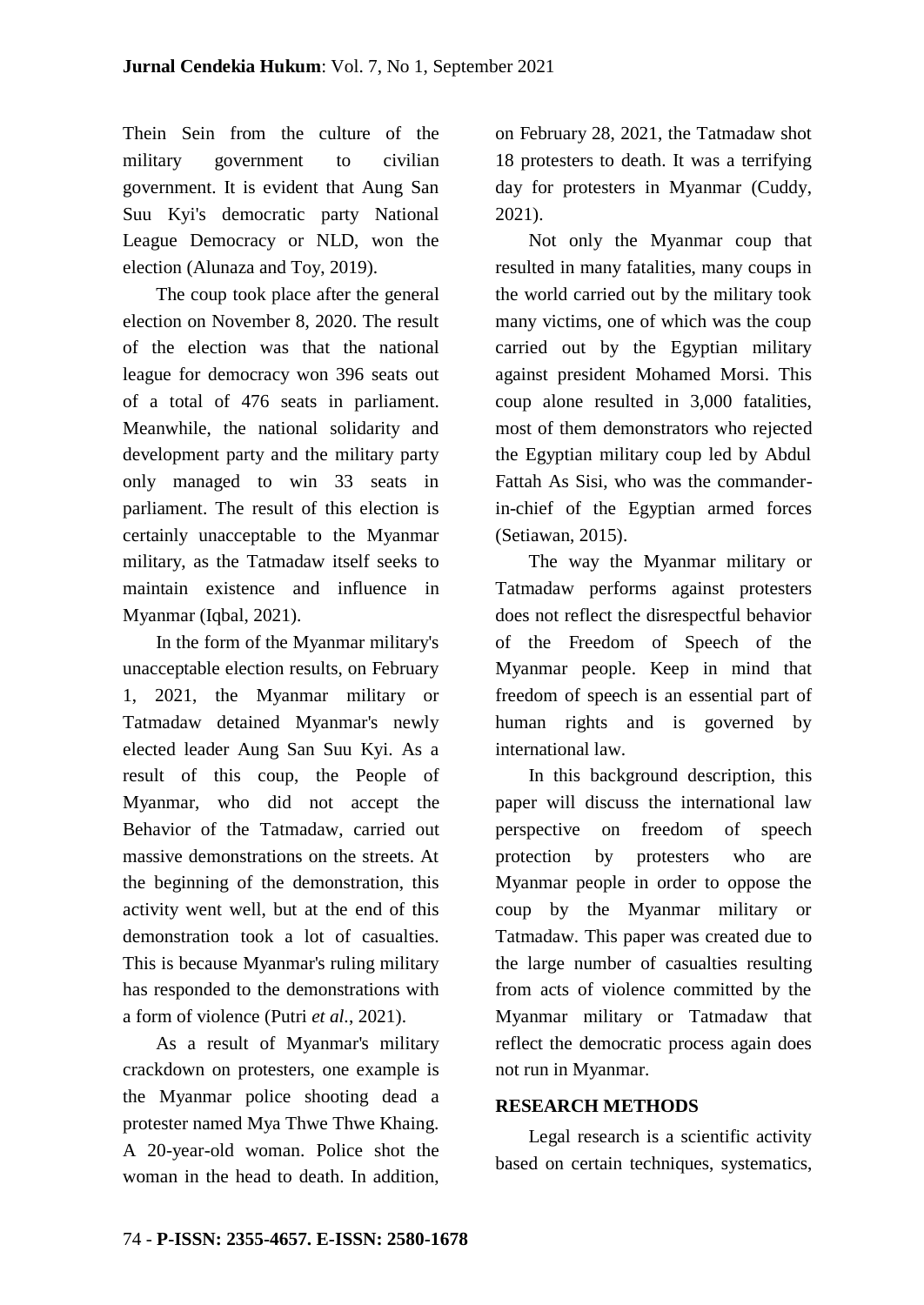and ideas with the goal of examining one or more specific legal occurrences (Saputra, Fahmi and Triana, 2021). Research is fundamentally an activity that seeks the truth of science, with research originating from doubts or a desire to learn more about a subject (Aidi, 2021).

This research was a normative study because this study was written using qualitative analysis based on existing data and explained with words or statements rather than numbers. Normative legal research is legal research that places law as a norm system building (Firdausi, 2021). In this study, the authors used data collection techniques with a literature study. The authors conducted logical and systematic analyses by searching for material in books, journals, and articles from the internet, followed by reading and then analyzing the important points.

From the materials and data that have been collected from the research mentioned above, the authors will analyze descriptively, namely comparing theory with practice related to the issue in order to obtain an inductive conclusion, namely a conclusion from the specific to the general.

## **RESULTS AND DISCUSSION**

# **1. The Concept of the Rights of Protection of Freedom of Speech**

Human rights are basic rights that have been possessed since birth. Every human being on the planet must have access to this basic right. Human rights have two dimensions (Widyawati, 2008). The first is that human rights are rights that cannot be divided and rejected since

they are human. These are moral rights that stem from each person's humanity, and they help to ensure that each person's dignity is protected. Every person in the world has human rights. However, we may not be able to fully exercise all of our rights. There have been a number of anomalies, with diverse reasons producing and resultant consequences. With the presence of these human rights, it is anticipated that all humans would experience the same rights and get the same treatment, regardless of their differences.

The term of freedom of expression is frequently interchanged with freedom of speech. In reality, these two ideas are the same. Freedom of speech is linked to other ideas, such as press freedom. The right to freedom of speech is a complicated matter. This is due to the fact that freedom of speech is not unlimited and comes with specific obligations and responsibilities, and as a result, it is obliged to comply with a number of limits, to the degree that such restrictions are established by law and necessary (UNESCO, 2013).

Having an opinion is part of the communication activities that take place between various components of the country in an effort to address all of the country's and state's problems in order to achieve progress and social welfare. When it comes to expressing ideas, it's possible that everyone has a different aim in mind, whether it's sharing wishes, providing feedback and suggestions, encouraging, communicating new ideas or discoveries, suggesting solutions to a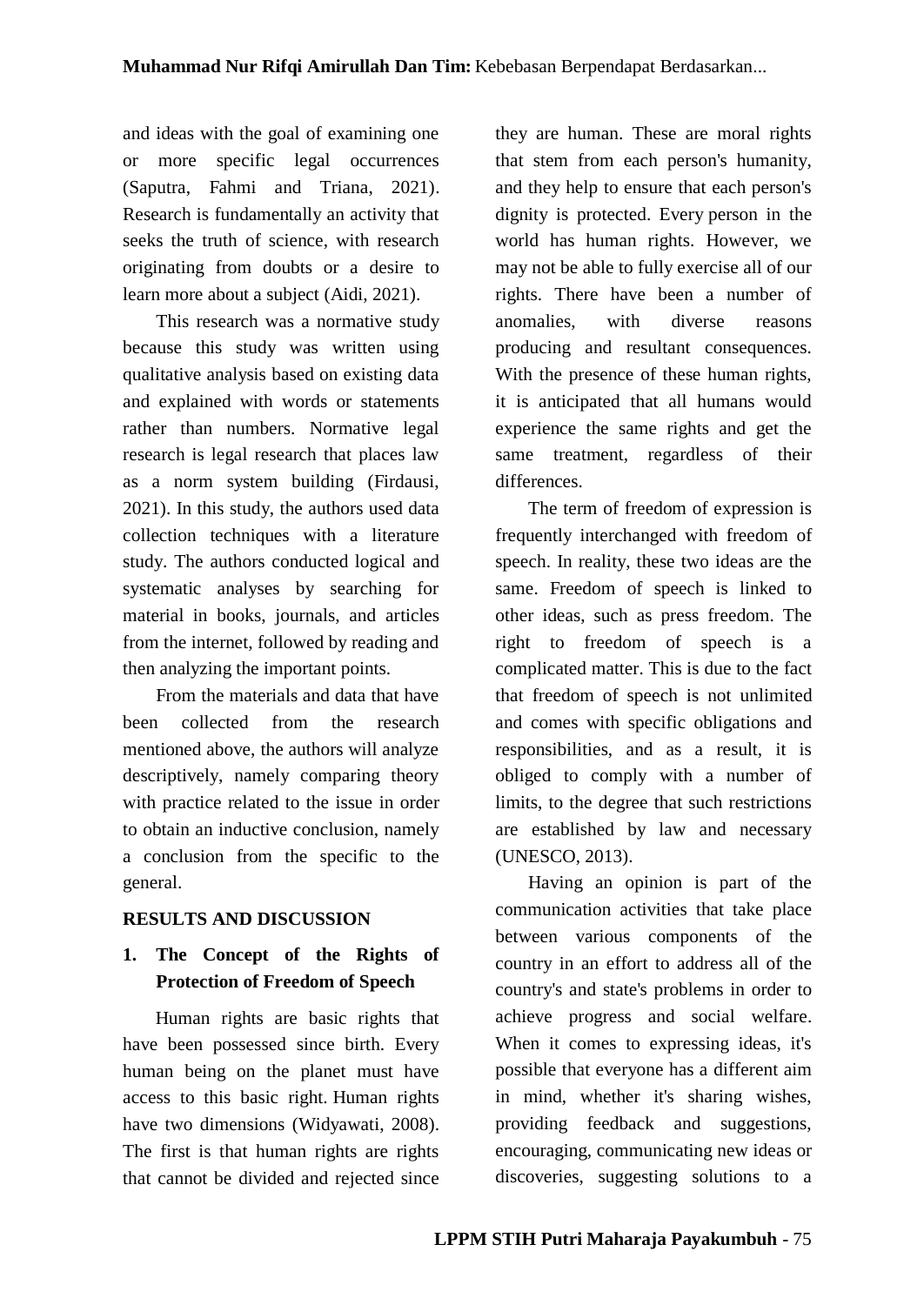problem, or simply getting to know others.

Freedom of speech and expression is fundamental in the realization of rights because it ensures the safety of the people, allowing them to voice their ideas or point out flaws in the government process without fear of retaliation. It is evident that freedom of speech is a fundamental human right that is also one of the most infringed. Demonstrations are one type of public concern expressed through freedom of expression. Myanmar has not given the people's full rights and freedoms to ensure freedom of expression in line with human rights because of the onerous and restricted licensing conditions for protests.

The demonstration is one of the paths taken to voice opinions, support, or criticism in an action to convey rejection, criticism, suggestions, impartiality, and disagreement through various means and media with established rules both written and unwritten as accumulation. Common voice without being influenced by personal interests or misleading groups in the context of realizing a democracy can lead to people's sovereignty and justice.

Individuals and groups can use freedom of speech to share their thoughts and ideas. Freedom of speech is one of the rights that every person deserves in all countries in the world. Myanmar is a democratic country that recognizes the rights of citizens and is guaranteed by law (Wells, 2018). Myanmar's government and civil society actors have gone above and beyond to promote democratic change, institutional reform, economic growth, and a peaceful transition (Dolan and Gray, 2014).

One of the characteristics of a democratic country is the recognition of human rights (Rosana, 2016). When a country allows its citizens to freely express their ideas in public, both vocally and in writing, it is considered to conform to the notion of democracy (Susanto, 2019). This is a crucial component of freedom of expression.

The right to freedom of thought and expression is one of the most fundamental rights norms among all sets of human rights norms in terms of political rights. The right to freedom of speech and expression is one of the rights that is regarded as important to the functioning of democracy, and it is required for the realization of a responsible government. Every citizen has the legal freedom to voice and speech what he or she thinks, whether through public policies enacted by the government or other state bodies (Nasution, 2020).

Every public policy opinion or critique becomes a control on the path of a government, ensuring that every policy does not interfere with human rights and is clearly targeted at the people. The goals of democracy must be the baseline for all legal policies (Rado and Badilla, 2021). The right to freedom of speech and expression is guaranteed to provide control and supervision by the general public to the running of the government (Gunawan, 2021).

In general, freedom of speech and expression is vital since it is a means of ensuring self-fulfilment as well as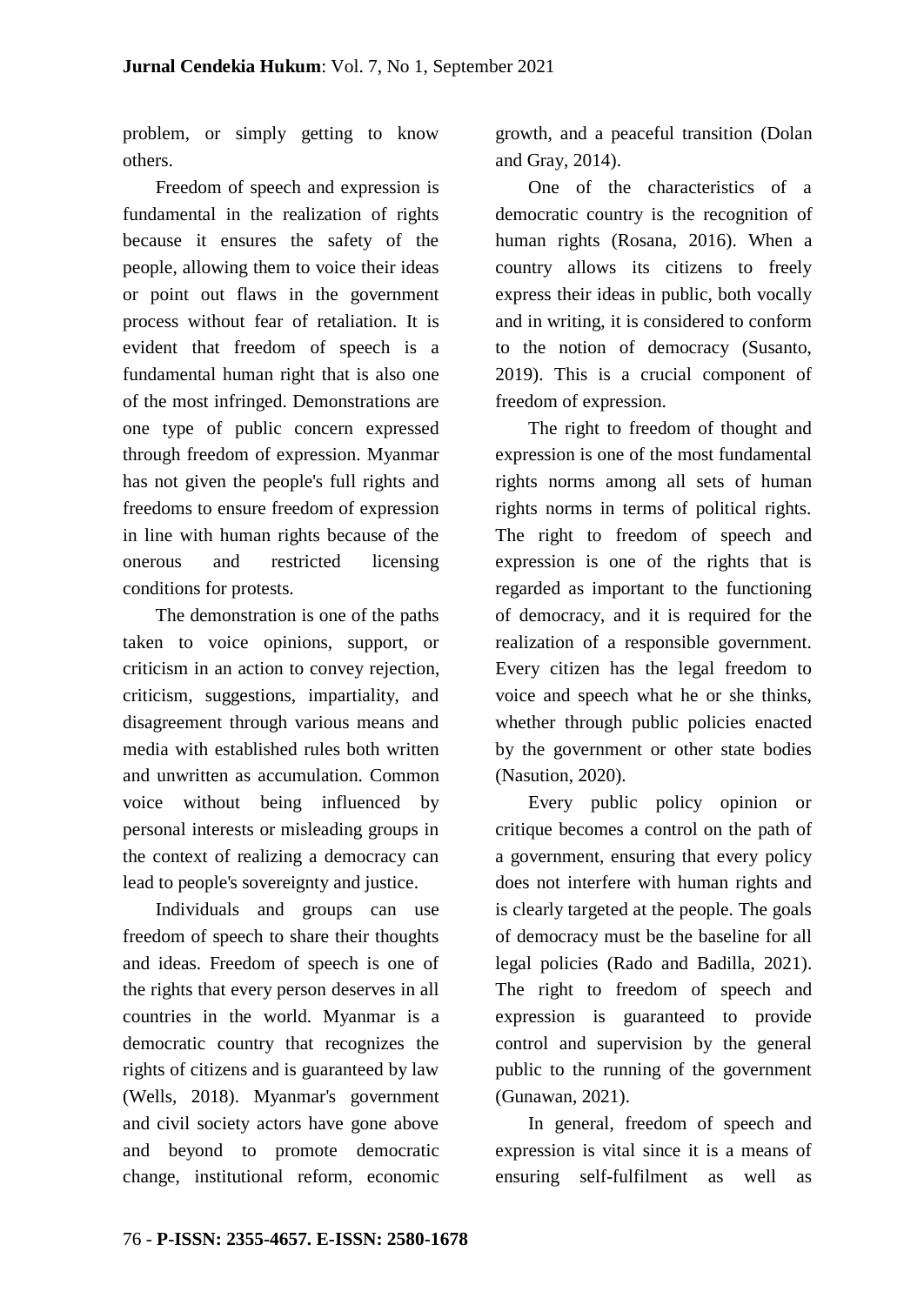reaching one's full potential. Then, there is freedom of speech for the pursuit of truth and enlightenment. To put it another way, a person seeking knowledge and truth must hear both sides of the argument, examine all options, and put the decision to the test by confronting it with opposing viewpoints and make the best use of many ideas. Furthermore, freedom of speech and expression is critical for individuals to be able to participate in decision-making processes, particularly in the political process, and for society and the state to attain stability.

# **2. Protection of Speech in The Perspective of International Law**

The illegal control of the Tatmadaw, the arbitrary suspension of social media and the internet, and the restriction of peaceful protests are all violations by the Myanmar military (Tatmadaw) of the Universal Declaration of Human Rights (UDHR) and other international human rights norms. Furthermore, the illegal coup carried out by the Myanmar military (Tatmadaw) is a violation of Myanmar's international legal obligations to uphold the purpose of the United Nations Charter to promote and encourage respect for human rights and fundamental freedoms for all, regardless of race, sex, language or religion.

Individual's right to freedom of speech is one of their most prized possessions. It is recognized as a human right by international and state legal instruments (Annappa, 2021). Freedom of speech itself is also regulated and protected in articles 19, paragraphs 1 and 2 of the International Covenant on Civil and Political Rights, which contains everyone shall have the right to hold opinions without interference. Verse 2 states that everyone shall have the right to freedom of expression. This right shall include freedom to seek, receive and impart information and ideas of all kinds, regardless of frontiers, either orally, in writing or in print, in the form of art, or through any other media of his choice. There are many more products of international law that protect this freedom of speech.

The Universal Declaration of Human Rights, adopted in 1948, affirmed the right to freedom of expression. The Universal Declaration of Human Rights (UDHR) is the basis and reflection of the guarantee for free speech. Article 19 states that everyone has the right to freedom of opinion and expression regardless of frontiers (Shecter, 2007). Then, the freedom of expression was strengthened in the United Nations General Assembly Resolution dated December 16, 1966, through article 19 following (Mudjiyanto, 2019):

- 1) Everyone has the right to have an opinion without interference from the other party.
- 2) Everyone has the right to freedom of expression, including the freedom to seek, receive and give any information and ideas, regardless of restrictions, whether orally, in writing, in print, in the form of works of art or through other media of his choice.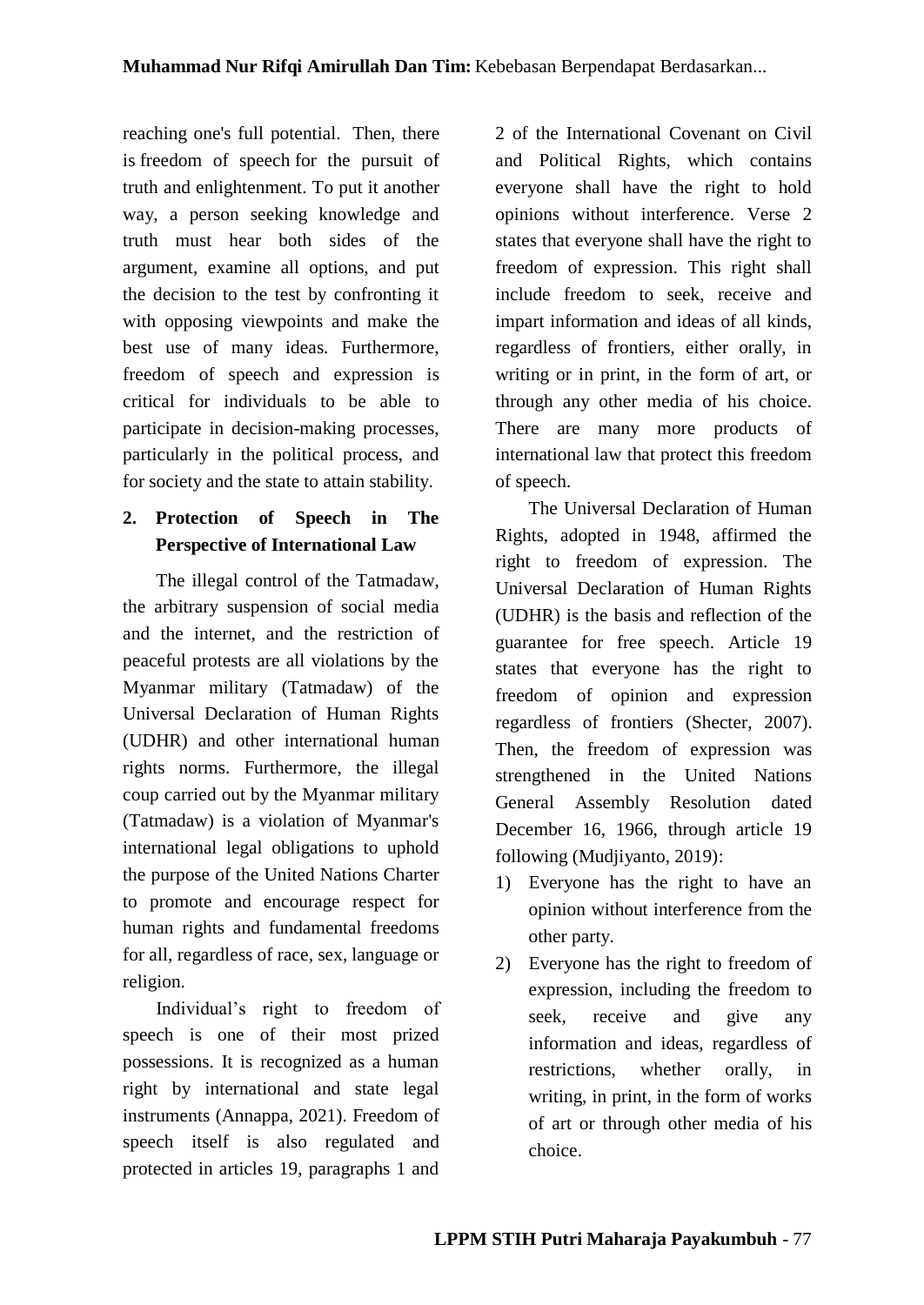- 3) The exercise of the rights set forth in paragraph 2 also carries with it special obligations and responsibilities. By may therefore be subject to certain restrictions, but this (restriction) can only be done in accordance with the law and to the extent necessary to:
	- a. Respect the rights or reputation (good name) of others
	- b. Protect national security, public order, health, or general/public morals.

Regarding the limitation of the rights mentioned above that there is a guarantee of freedom of opinion and expression, but there are limitations to its implementation. This is stated in the Universal Declaration of Human Rights article 29 paragraph 2 that Everyone shall be subject solely to the restrictions imposed by law in exercising their rights and freedoms for the express aim of guaranteeing the recognition and respect for human rights. In a democratic society, it is necessary to respect the rights and liberties of others, as well as to meet the standards of morality, order, and public welfare.

As a guideline for the exercise of the right to boundaries, in general, there are 10 Principles of Freedom of Expression is everyone should be free and able to express themselves and to seek, receive and impart information, ideas and ideas, without boundaries, Everyone defends the internet and all other forms of communication against unauthorized intrusions by both public and private powers. Everyone needs and makes open media diverse so that we can make wellinformed decisions and participate fully in political life

The next is everyone can talk openly and politely about all kinds of human differences, everyone allows for no taboos in the discussion and dissemination of knowledge. Everyone cannot make threats of violence and does not accept intimidation and violence. Everyone respects people who believe in something but not the content of their beliefs. Everyone has the right to private life but must accept scrutiny if it is in the public interest.

Everyone must be able to fight insults to our reputation without disturbing or limiting legitimate debate. The last principles is everyone should be free to challenge restrictions on freedom of expression and information which have been based on reasons for national security, public order, morality, and intellectual property protection.

## **CONCLUSION**

Freedom of speech is part of human rights and is an essential right that everyone in the world has. International law itself strongly protects the rights of each of these people. Evident freedom of speech is regulated and protected in articles 19, paragraphs 1 and 2 of the International Covenant on Civil and Political Rights. In addition, in international law, freedom of speech is affirmed in The Universal Declaration of Human Rights, adopted in 1948, which is the legal basis of the implementation of human rights. The form of implementation of freedom of speech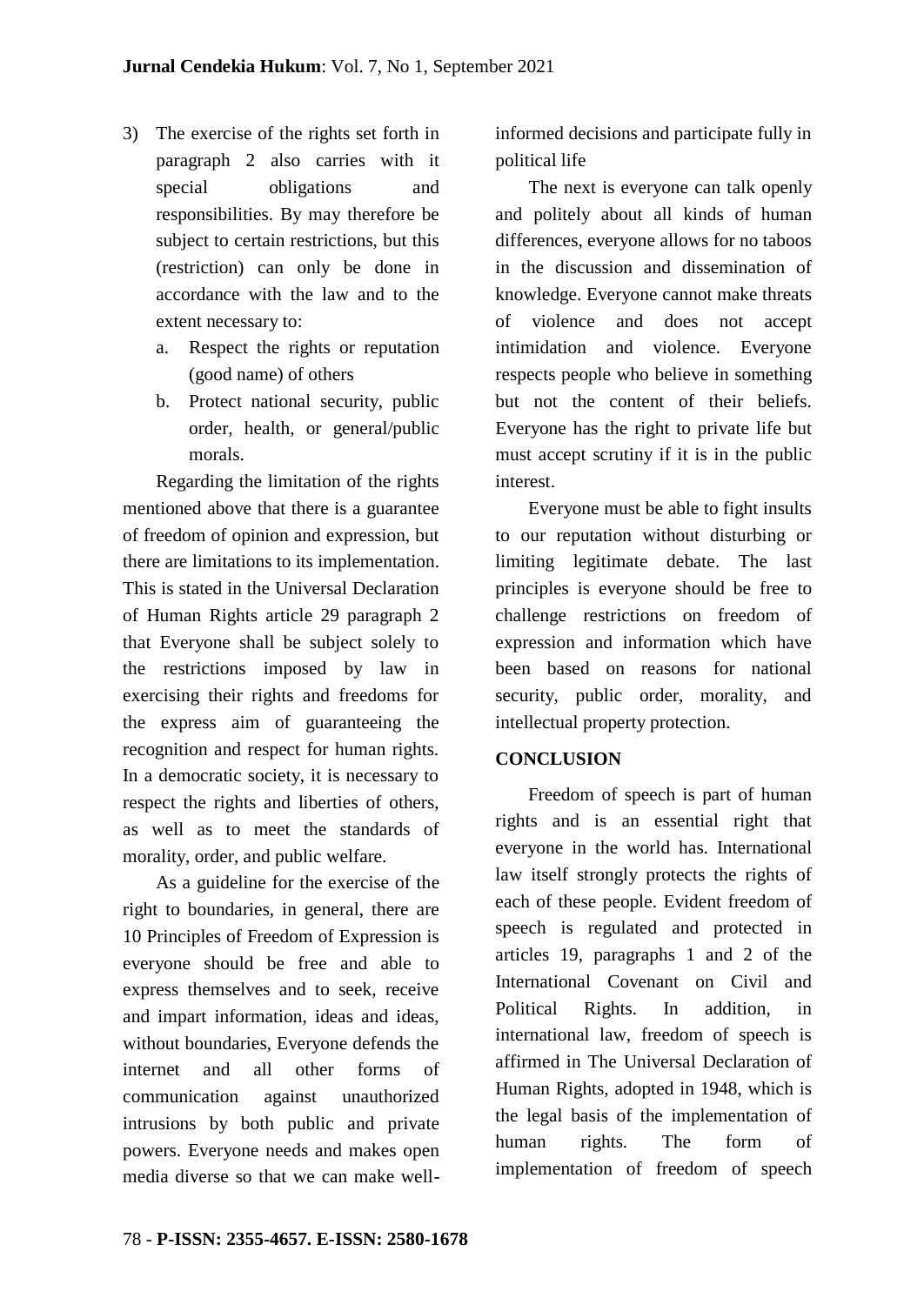itself is widely done by the public in various ways. One of them is with a form of demonstration as the Myanmar people have done in opposing a coup by the Myanmar military or Tatmadaw against civilian rule under Aung San Suu Kyi.

Demonstrations by the People of Myanmar in defiance of the coup by the Myanmar military or Tatmadaw are a tangible form of the Myanmar people exercising their right to freedom of speech. However, the Tatmadaw itself retaliated against the demonstrations by committing acts of violence against demonstrators who are Myanmar people. This proves that the Tatmadaw does not reflect the Act of respect for the freedom of speech right of the People of Myanmar, which is part of human rights. Myanmar's democratic process has been in retreat with the coup. Myanmar's military has restricted and even banned freedom of speech, not only in this case but also under the leadership of General Ne Win.

There needs to be an international contribution so that the violence committed by the *Tatmadaw* against anticoup protesters in Myanmar can be stopped. If the violence is not stopped, it can lead to an increase in the number of victims. The protection of freedom of speech in Myanmar must be further enhanced so that democracy in Myanmar can return to running well.

## **ACKNOWLEDGMENT**

Praise and gratitude the author goes to the presence of Allah SWT who has given His grace and His favour so that finally the authors can finish writing this scientific paper entitled: "**Freedom Of Speech Under International Law: Myanmar's Anti-Coup Demonstration Violence Case."**

As an ordinary human person, the writer understands that there are still many faults and far from perfection in the writing and presentation of this scientific paper when evaluated from a scientific and grammatical standpoint, which is owing to the author's limited abilities. The authors asserted that completing this scientific effort would be impossible without the assistance and support of many parties. As a result, the author would like to convey his fspecial thanks and admiration to the following people:

1. Mr. Yordan Gunawan as our lecture and the supervisor of the author who guides the author in writing the paper.

### **REFERENCES**

- Aidi, Z. (2021) 'E-Litigation as The Amenities for The Principle of Contante Justitie Manifestation of Civil Jurisdiction In Indonesia', *JCH (Jurnal Cendekia Hukum)*, 6(2), pp. 206–224.
- Alunaza, H. and Toy, B. A. (2019) 'Pengaruh Militer Dalam Sistem Politik Myanmar Terhadap Diskriminasi Etnis Rohingya Pada Tahun 2017', *Jurnal Ilmiah Hubungan Internasional*, 15(1), pp. 27–39.
- Annappa, N. (2021) 'Ensuring Right to Freedom of Speech and Expression on Cyber Space as Against State Intervention-Indian Experience',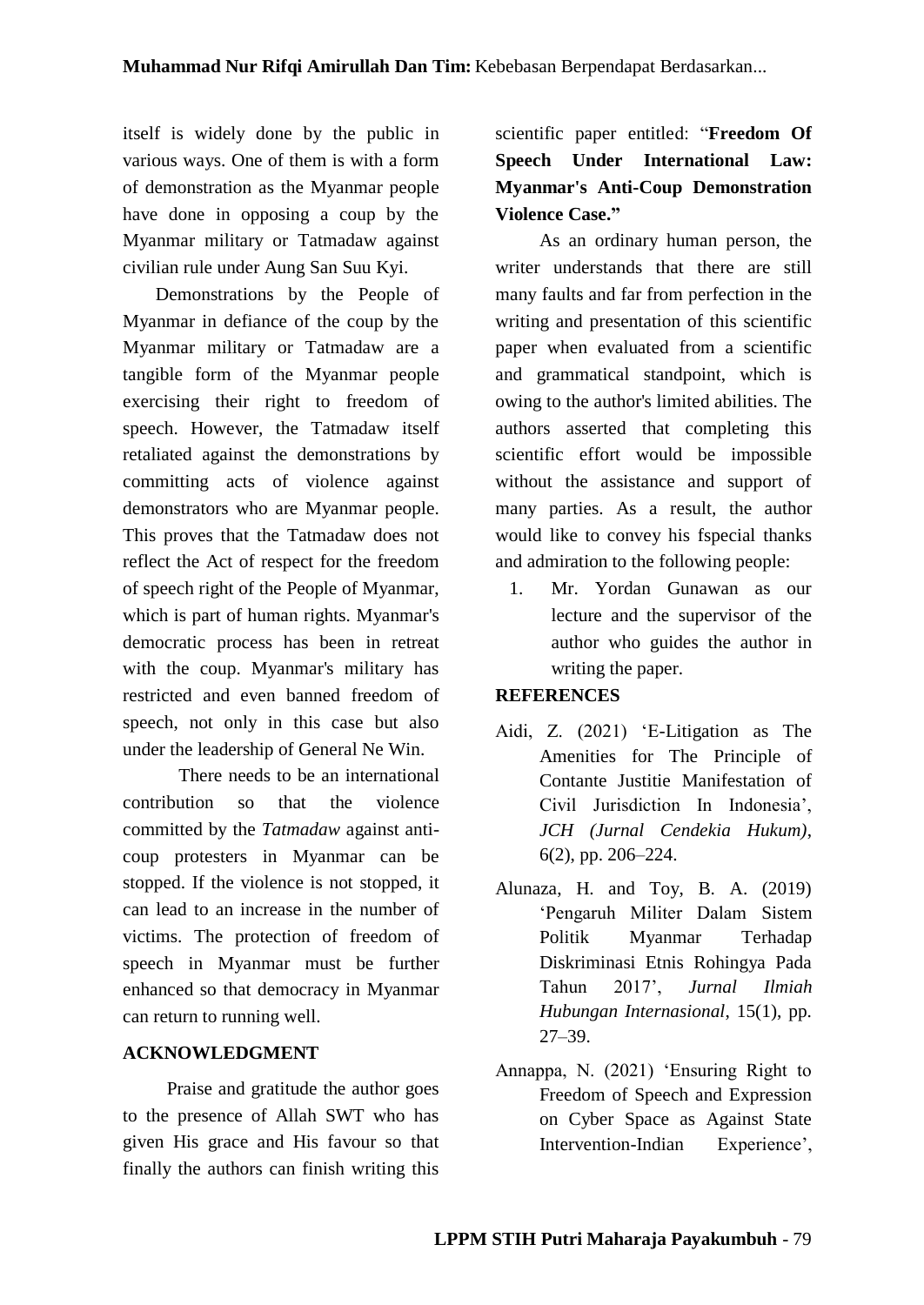*Revista Direitos Fundamentais & Democracia*, 26(1), pp. 119–134.

- Cuddy, A. (2021) 'Myanmar coup: What is happening and why?', *BBC news*. Available at: https://www.bbc.com/news/worldasia-55902070.
- Dolan, T. and Gray, S. (2014) *Media and Conflict in Myanmar:.* United States Institute of Peace.
- Firdausi, K. (2021) 'Study of Contract Object in Multi-Service Financing Using Ijarah in Islamic Bank', *JCH (Jurnal Cendekia Hukum)*, 6(2), pp. 225–238.
- Gunawan, Y. (2021) *Hukum Internasional: Sebuah Pendekatan Modern*, *Yogyakarta, LP3M UMY*.
- Herawati, D. M. and Nugroho, A. Y. (2021) 'Myanmar: Surga Yang Hilang', *Promedia (Public Relation Dan Media Komunikasi)*, 7(1).
- Iqbal, F. M. (2021) 'Kudeta Militer Myanmar dalam Perspektif Hukum Internasional', *Jurnal Dialektika Hukum*, 3(1), pp. 113–129.
- Min, W. (2010) 'Looking inside the Burmese military', in *Burma or Myanmar? The Struggle for National Identity*. World Scientific, pp. 155–184.
- Mudjiyanto, B. (2019) 'Kebebasan Berekspresi dan Hoaks', *Promedia (Public Relation dan Media Komunikasi)*, 5(1).
- Putri, A. *et al.* (2021) 'Dampak Prinsip-Prinsip Dasar ASEAN Terhadap Pola Kerjasama ASEAN Menghadapi Krisis Kudeta Myanmar', *Nation State: Journal of*

*International Studies*, 4(1), pp. 117– 139.

- Rado, R. H. and Badilla, N. W. Y. (2021) 'THE POLICY OF OVERCROWDING MANAGEMENT OF JAIL IN INDONESIA DURING COVID-19 PANDEMIC', *JCH (Jurnal Cendekia Hukum)*, 6(2), pp. 289– 301.
- Rosana, E. (2016) 'Negara demokrasi dan hak asasi manusia', *Jurnal Tapis: Jurnal Teropong Aspirasi Politik Islam*, 12(1), pp. 37–53.
- Saputra, R. P., Fahmi, F. and Triana, Y. (2021) 'THE SOCIAL AND ENVIROMENT RESPONSIBILITY OF PLANTATION COMPANY AND OIL PALM MANUFACTURER IN SIAK DISTRICT', *JCH (Jurnal Cendekia Hukum)*, 6(2), pp. 252– 269.
- Setiawan, A. (2015) 'Diplomatic Dilemma dan Standar Ganda Politik Amerika Serikat Terhadap Konflik Sipil-Militer Mesir Tahun 2013', *Jurnal Hubungan Internasional*, 4(1), pp. 67–77.
- Shecter, S. P. (2007) *Freedom of Speech in the Changining World of Internet Domain Name Registration and Dispute Resolution: How the Increasing Influence of National Governments in Domain Name Policy Threatens Free Speech on the Internet*, *bepress Legal Series*. bepress.
- Susanto, M. I. (2019) 'Kedudukan Hukum People Power dan Relevansinya dengan Hak Kebebasan